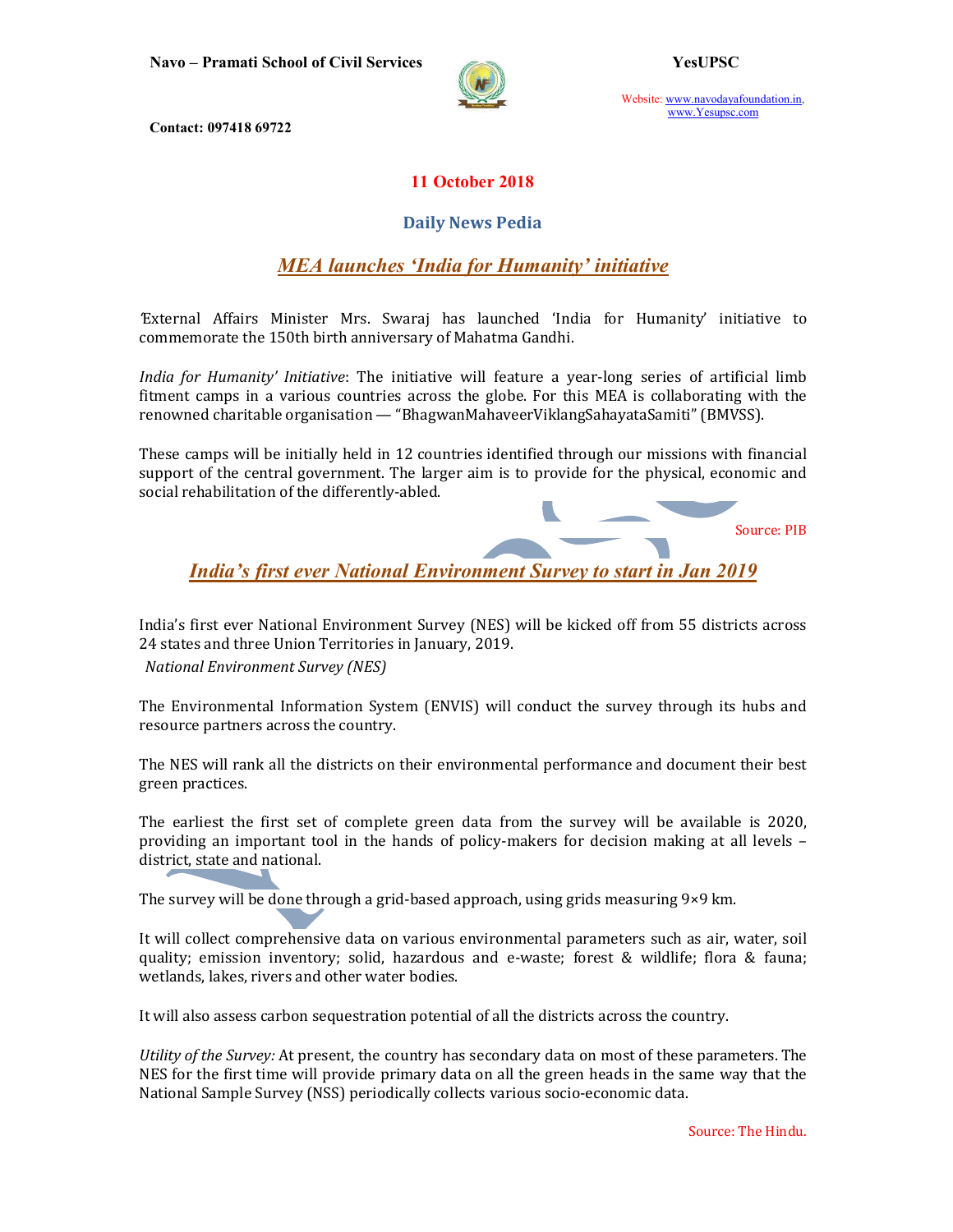## Goa Maritime Symposium – 2018

Towards fostering friendly relations with our maritime neighbours, the Indian Navy, through the Naval War College, Goa is hosting the Goa Maritime Symposium – 2018.

The event is likely to be attended by senior naval officers and representatives from 16 Indian Ocean littoral countries and island nations.

The theme for the one day symposium is "Building Stronger Maritime Partnerships in IOR."

The focus of the symposium is on capacity building among IOR Navies to tackle emerging maritime threats, as well as discussing cooperative strategies for enhancing interoperability among partner maritime agencies.

Source: The Hindu.

Online Assurances Monitoring System

The union govt. has inaugurated the Online Assurances Monitoring System (OAMS), developed by the Union Ministry of Parliamentary Affairs (MPA).

Online Assurances Monitoring System (OAMS): Different Ministers, while giving replies to questions or making statements in Parliament, give assurances on the floor of the House.

This system has made the information regarding assurances given on the floor of the Houses of Parliament paperless and available in digital format.

The MPA takes such assurances from the proceedings of the House, based on the guidelines for this purpose, and sends the extract of those assurances to the concerned Ministries for their fulfilment. Information regarding OAMS, including data and figures, will available on the web portal oams.nic.in.

Source: The Hindu.

### Wing Loong II

China has agreed to sell 48 Wing Loong II high-end armed drones to Pakistan.

It is a high-end reconnaissance; strike and multi-role endurance unmanned aerial system, capable of being fitted with air-to-surface weapons. It is designed for both reconnaissance and strike missions.

Source: The Hindu.

# Editorial

#### To Read

#### More teeth for NHRC

Panel requires independent investigation mechanism, diversity in composition.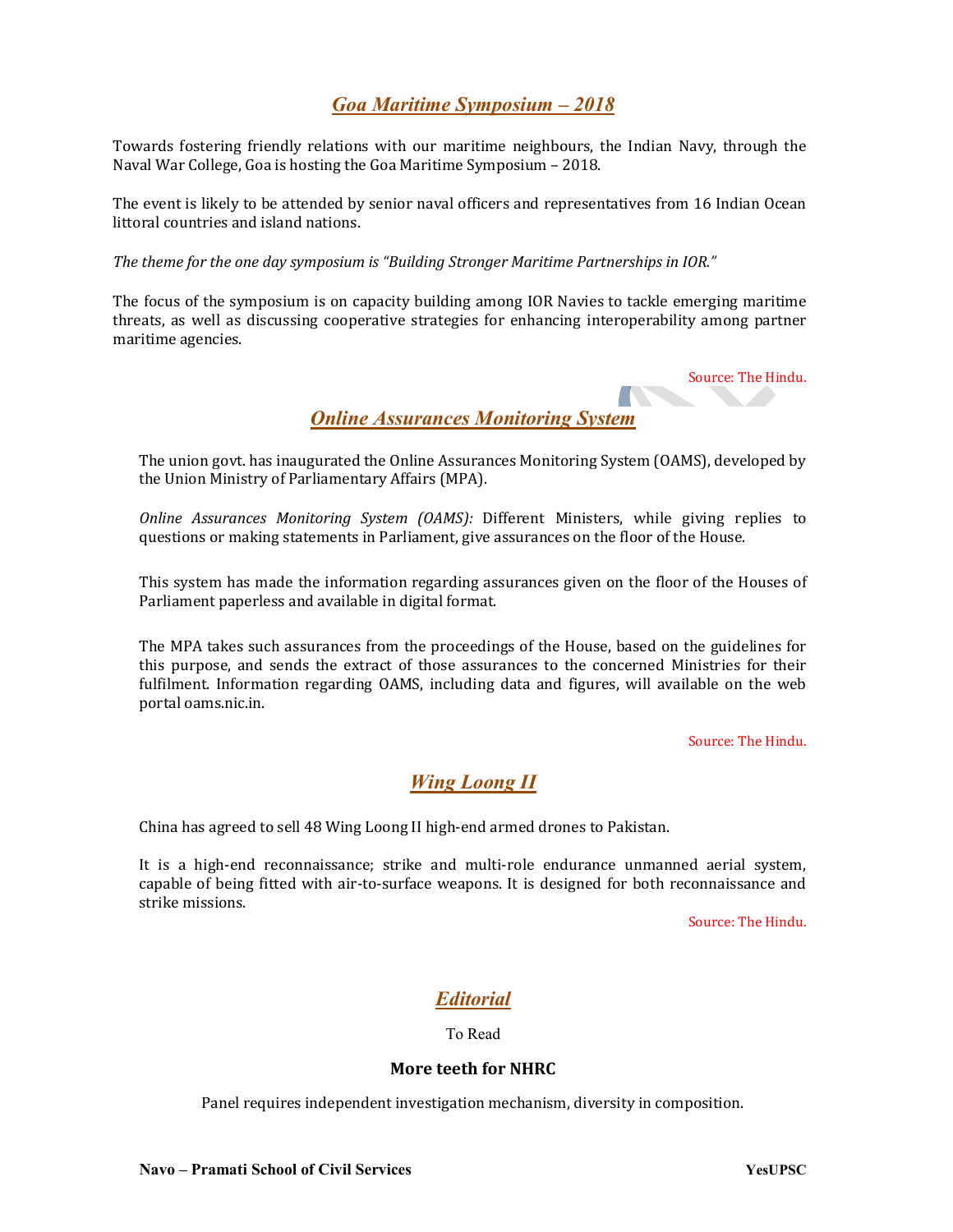This year marks the 25th anniversary of the National Human Rights Commission (NHRC). The Commission, which draws its mandate from the Protection of Human Rights (PHR) Act 1993, has been mired in controversies since its formation.

As the government seeks to introduce amendments to the Act in Parliament's Winter Session, it is important to understand this piece of legislation in the context of its history. The Amendment Bill intends to strengthen human rights institutions in this country. But it falls short of this objective by some distance. Is the reform, then, merely an attempt to save the country's reputation in international human rights flora?

In 1993, the UN General Assembly adopted the Paris Principles on Human Rights. This led to the constitution of national human rights institutions in almost every country. Every five years, India's human rights agency, the NHRC, has to undergo accreditation by an agency affiliated to the UN Human Rights Council (UNHCR). The Commission's compliance to the Paris Principles is ascertained in this process, which is similar to NAAC accreditation of Indian colleges — better the grade, higher the benefits. Thus, if India gets an A-status, the NHRC can play a pivotal role in the decision-making processes of the UNHRC and other important international bodies.

In 2016, the accreditation agency deferred grading the NHRC because of the Commission's poor track-record — especially, political interference in its working. But the agency was satisfied with the government's commitment to introduce necessary changes to the Commission and granted the NHRC A-status in 2017. The PHR (Amendment) Bill, 2018 is an outcome of this commitment. While the Bill seeks to diversify the Commission's composition, it falls short of bringing out substantial changes to the NHRC.

The NHRC is fraught with mischief at its very basis. The selection committee tasked with appointing the chairperson and the members to the Commission is dominated by the ruling party. It consists of the prime minister, home minister, Leaders of the Opposition in the Lok Sabha and Rajya Sabha, the Lok Sabha Speaker and the Deputy-Chairman of the Rajya Sabha. There is thus a need to diversify the selection committee.

It comes as no surprise that the NHRC's selection process is very obscure. Very often, the government does not publicise vacancies in the Commission. The criteria to assess candidates are also not specified. As a result, appointments to the NHRC have been fraught with disputes. All this can change if the government commits to greater transparency in the selection process.

The strong representation of the judiciary in the NHRC has often been defended on the ground that the Commission's work is quasi-judicial. However, this is pertinent to only one of the 10 functions of the NHRC, as described in the PHR Act. The NHRC has also defended the strong presence of the judiciary on the ground that it creates trustworthiness, especially in the eyes of the government. But such reasoning fails to explain the long pendency of the Commission's requests for additional funds.

The much-needed diversification that the Amendment Bill seeks to introduce could be realised through the inclusion of civil society members and academicians with proven track record in the improvement of human rights. The NHRC could certainly benefit from the grass roots level experience, widespread community outreach and the expertise of these organisations or individuals.

However, the above-mentioned changes would be of little consequence if the investigation mechanism is not rectified. Police officials investigating for the NHRC are sent on deputation by their forces. Their allegiance lies with their home cadre to which they return after their tenure at the Commission is over. This conflict of interest restricts the scope of their work, as they often are charged with investigating abuse of power by law enforcement personnel. Adding officials of the Intelligence Bureau to the mix only muddies the water. These officials are not answerable to anyone, there is no parliamentary oversight on their functioning, and they do not owe financial